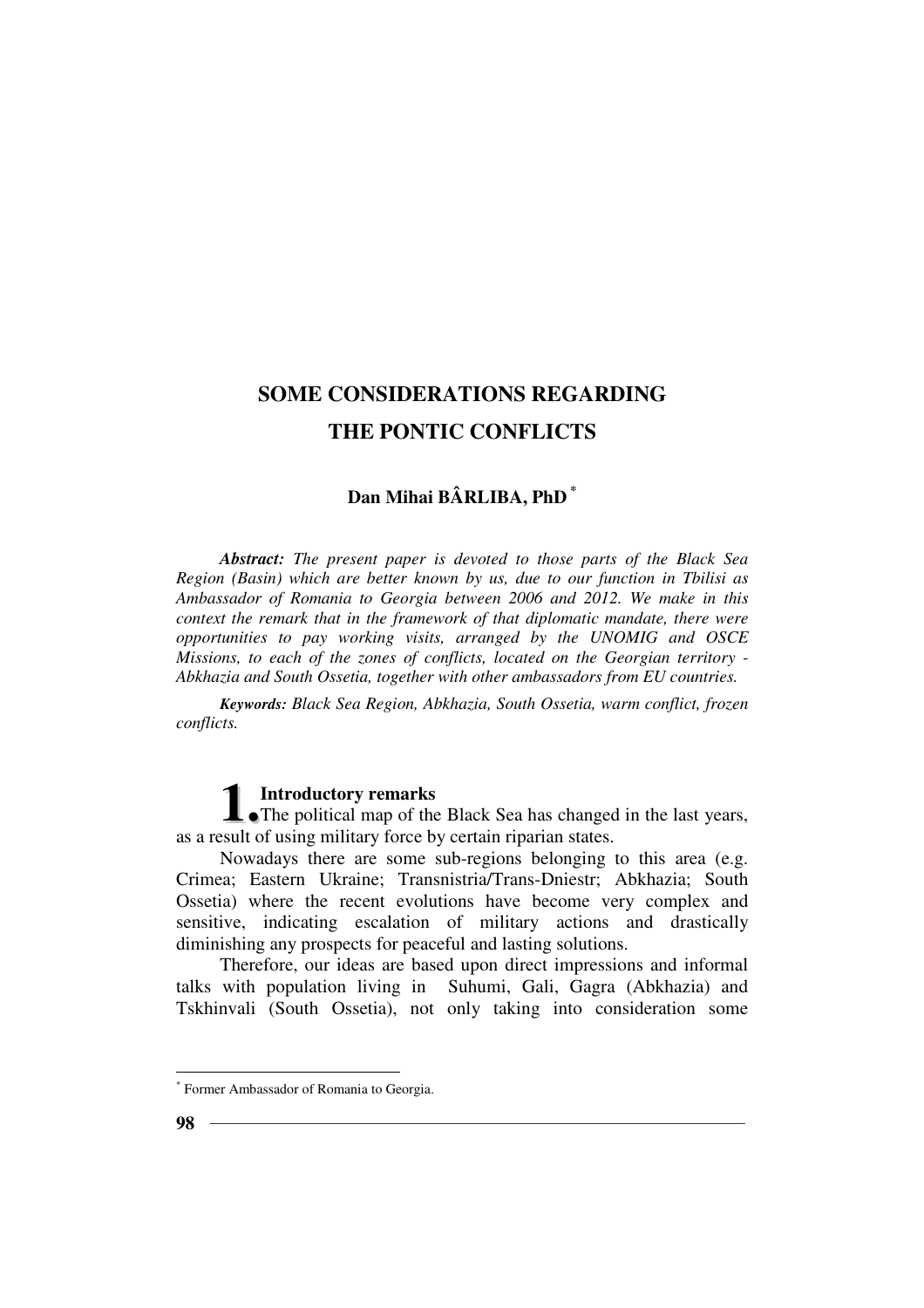information included in theoretical works, otherwise pertinent, but not sufficient.

### **2. Frozen or warm conflicts?**

We never shared, on interpretative level, the term "*frozen conflicts*" which has been broadly used by numerous analysts, diplomats, political decision-makers, high rank officials from many countries, including Romania and from various international bodies (*e.g*. UN, EU, OSCE, CoE, NATO etc.).

Why? Just because in our view on the territories of Abkhazia and South Ossetia there were on a permanent basis certain military provocations, injuring or even killing innocent people; Russian troops did not leave their places, preferring to change from time to time their mandate (instead of "*occupation forces*" they entitled themselves "*peace-keeping forces*", "*peace-making forces*" or "*Blue Berets*").

I had the opportunity to see on the spot some of them at the administrative *de facto* borders with Georgia, on the bridge over Enguri River/Abkhazia or in Ergneti, Tskhinvali and Perevi/South Ossetia, apparently inoffensive, but non-stop ready to react.

These conflicts had always a strong potential of breaking-out in open conflicts, generating a lot of material and human damages. As it is very well known, the moment August 2008 was a culmination of those conflicts, showing the fact that they were not "*frozen*" at all, but just cleverly covered by the actors involved, by good-will statements or fragile peace-initiatives.

Practically speaking, those regrettable events indicated a state of war between two Black Sea riparian countries, situation being very rare in the post-Second World War and the Cold War years. At the same time, the military conflict, which was stopped by the prompt actions undertaken by international community (particularly, the European Union assuring the French periodical EU Chairmanship), put forward some lessons, still valid until now.

### **3. Solutions to the Pontic conflicts**

It is obvious that a lasting and equitable solution for the litigious problems of South Ossetia and Abkhazia cannot be achieved by *law of force*, but only by *force of law*. As a matter of fact, these conflicts, left by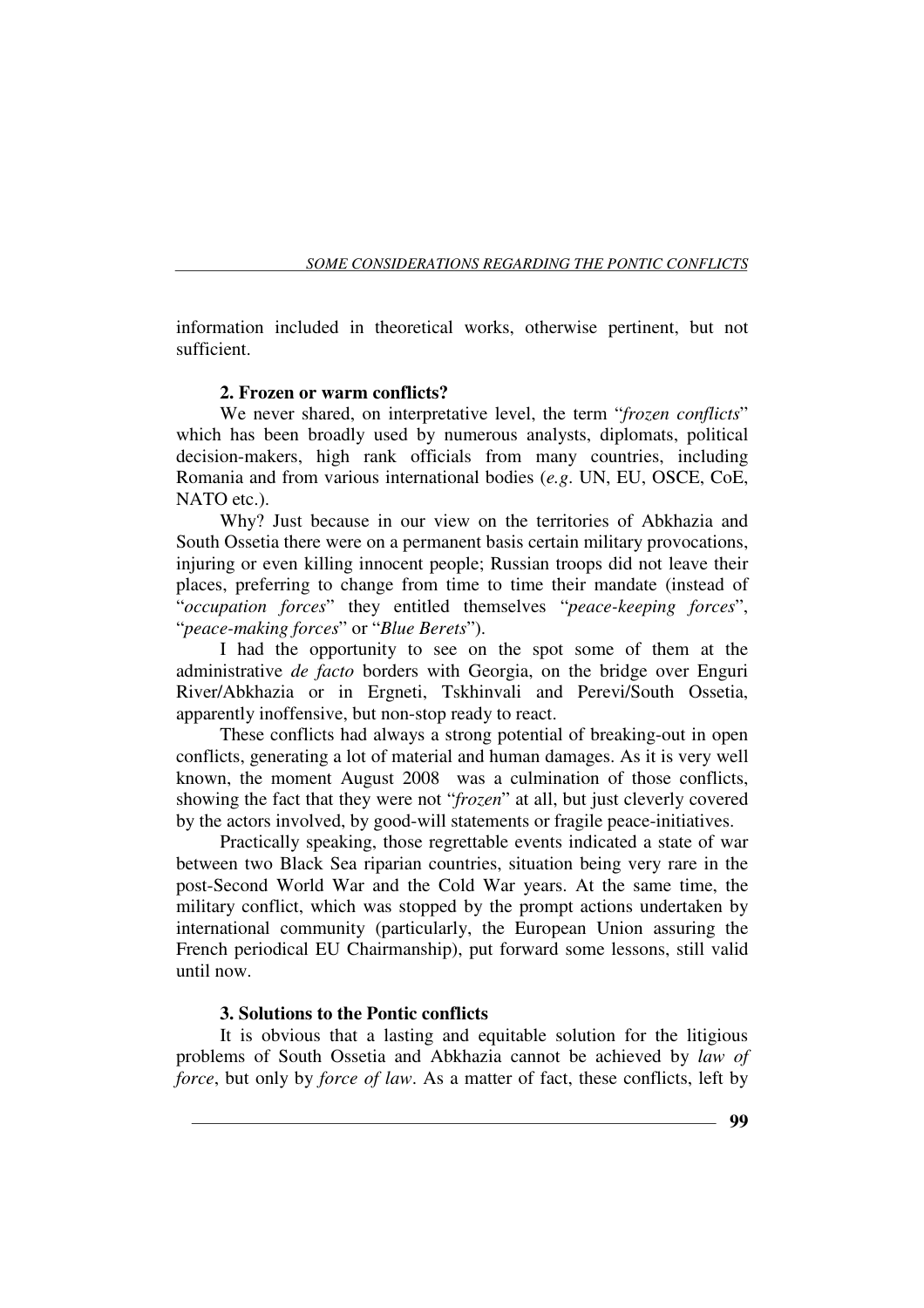*Dan Mihai BÂRLIBA, PhD* 

the collapse of the Soviet Union in the years '90, are very complicated, including some games of power, re-interpretations of the history, manipulations of public opinion and *mass-media*. USSR disappeared, but old dreams of domination are still alive.

Therefore, the table of political negotiations remains the only feasible formula for giving proper answers to all pending questions.

Of course, we have in mind, first of all, direct talks among the involved parties: Russian Federation; Georgia; *de facto* regimes functioning in the breakaway regions.

On the other hand, negotiations among some regional and international structures having specific competencies in the field of peace, security and stability of the Black Sea Region should be promoted , on the understanding that such talks and consultations have to be well prepared in advance.

We refer in this respect to NATO, EU and OSCE *inter alia*, but any other interested organization or body should be encouraged to attend this process of collective consideration of the given matters.

During the presence in Georgia, including the period of military conflict with Russia and breaking-down the diplomatic relations between Moscow and Tbilisi, the author of this paper had the opportunity to see on the spot the effective work done by the EU, through its EUMM/European Union Monitoring Mission, Special Representative of Brussels to the Caucasus.

At the same time, we were able to see a rather non-pragmatic and bureaucratic activity from the part of the UN or OSCE, through their bodies, especially set-up, such as UNOMIG in Abkhazia and OSCE Mission in South Ossetia.

A non-significant contribution had so far, in our view, certain regional structures like BSEC/Organization of the Black Sea Economic Cooperation and GUAM/Georgia, Ukraine, Azerbaijan, Republic of Moldova.

But we are quite aware of the fact that, instead of theoretical criticism, an urgent practical approach is needed, with the involvement of all forces able to pay a specific contribution to efforts of solving the Pontic conflicts, which are *conflicts of identity*, by their essence.

Having more actors, each with its priorities and styles of work, it is obvious that the process of political debates should be based on mutual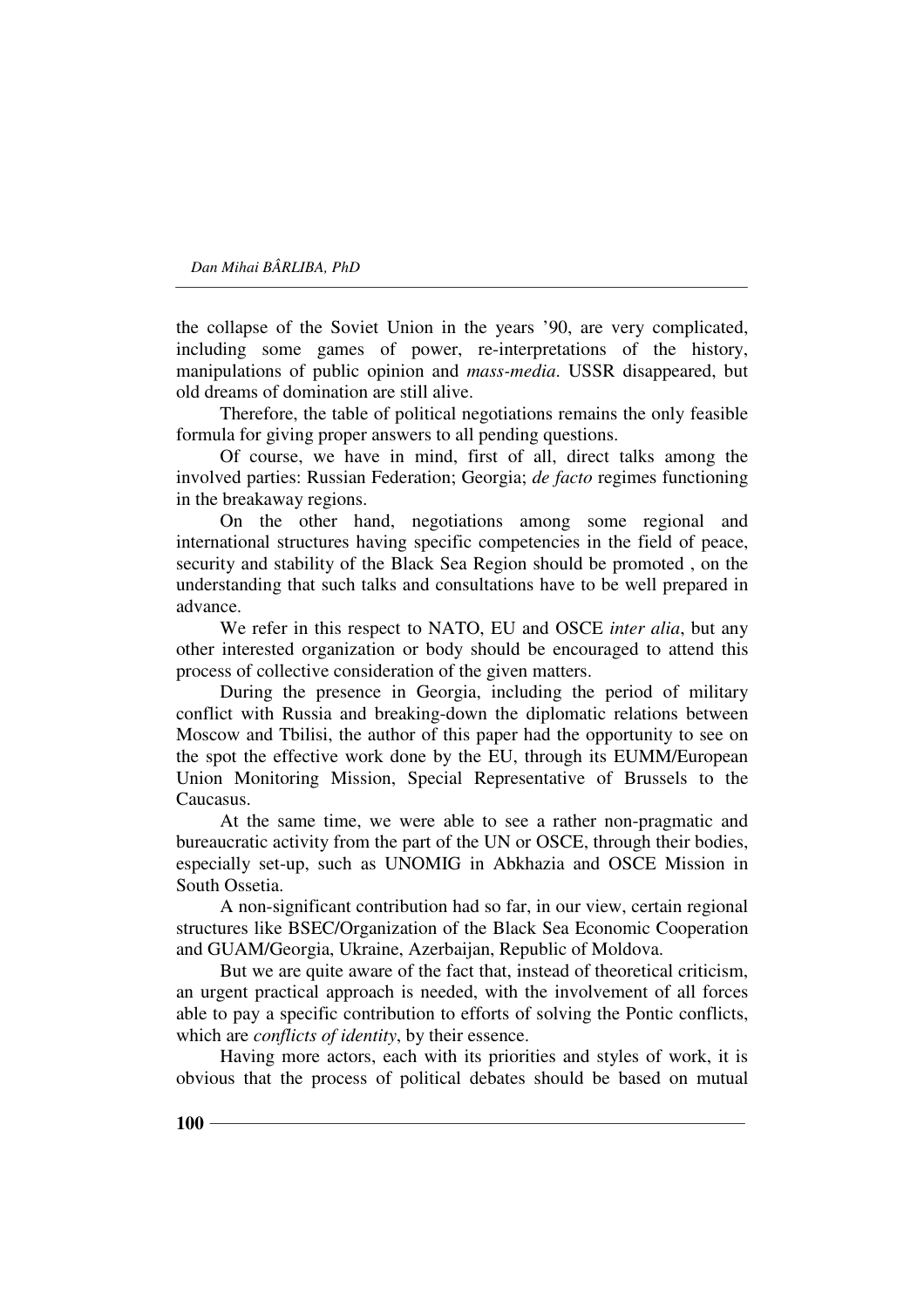respect of all positions, without any attempt for monopolizing the talks or excluding *ab initio* certain parties.

For instance, it is our personal conviction after many years of considering the respective matters in their multilateral aspects and nuances, lights and shadows, that *de facto* Abkhaz and South-Ossetian regimes' representatives have to be invited to all talks and consultations.

Some feelings of *nostalgia* or political pre-judgments, originated in a long history of the respective ethnic communities (during the periods of *tsars* and, later on, during and after the Soviet empire) have to be overcome and to adopt realistic and reasonable positions.

It is also our strong conviction that the establishment of diplomatic relations with both separatist regimes will not facilitate, but on the contrary, will make more difficult the normalization of situation.

One should recognize that the diplomatic offensive of Moscow in this direction was a *fiasco,* even on the level of Russian very good friends in the world, who hesitated to follow those optimistic steps.

A few years ago, governmental authorities in Tbilisi launched a very good initiative, encouraged by the European Commission: a comprehensive and coherent program devoted to the gradual integration of the two regions through social development and humanitarian actions for the population of Abkhazia.

This short and medium-term program includes many ways and means, such as: medical care; scholarships for secondary and university students; books and other information materials; contacts on the level of NGOs; cultural activities; links among religious institutions.

Assistance for small and medium-sized enterprises; trade activities for small groups of farmers (apples, nuts, potatoes, hazelnuts, honey) entry visas; local transport facilitations (by bus) - all these without important financial or logistic implications, could be envisaged by the administrative bodies.

When I visited Abkhazia, some years ago, I personally could see several positive effects of the implementation of above-mentioned program on the population living in Gali, Ochamchire, Suhumi, Gagra and Pitsunda.

Perhaps, a similar program could be done for the population of South Ossetia.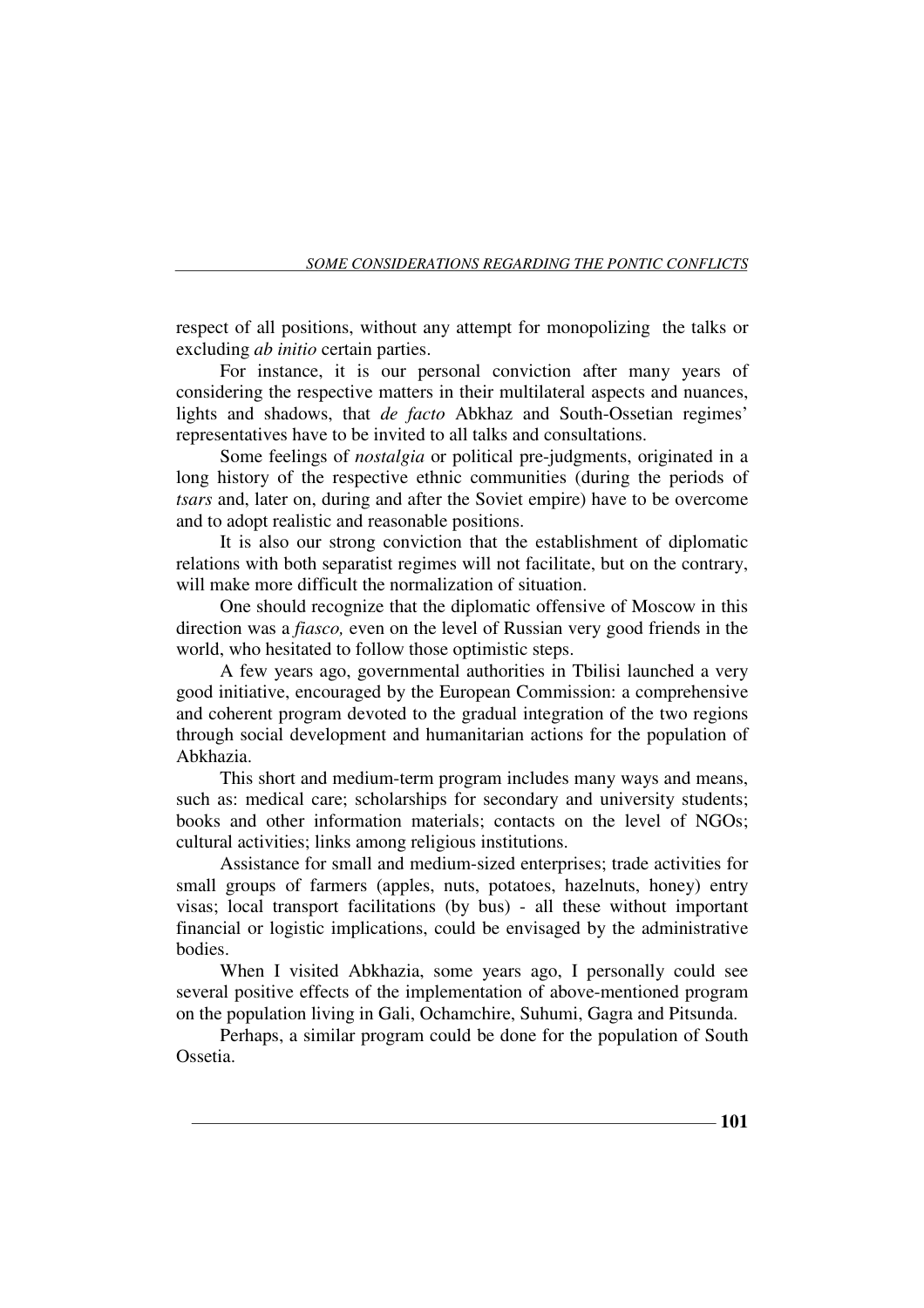*Dan Mihai BÂRLIBA, PhD* 

We keep in mind that the respective region is situated in the proximity of Georgian Capital (just 30 kilometers between Tbilisi and Tskhinvali), as well as the fact that there is an urgent need for economic and social assistance provided to the local people, living in a poor area, without any concrete perspectives for development and rehabilitation in the forthcoming years.

Speaking about the Black Sea in general, the great Romanian diplomat Nicolae Titulescu declared in June 1936 at the Conference on Straits, held in Montreux/Switzerland: "Everything having a certain connection to the Black Sea presents for my country an interest in the highest degree, because through the Black Sea and the straits goes the only our access to the free sea" (1, p.530).

Almost a quarter of century ago, in Istanbul, the eleven Heads of State or Government established the Black Sea Economic Cooperation / BSEC, agreed by consensus "to ensure that the Black Sea becomes a sea of peace, stability and prosperity, striving to promote friendly and good-neighborly relations" (3, p.40).

"Acknowledged that the region is already faced by serious conflicts and that there is the danger of new tensions arising", the high level representatives emphasized "the need for peaceful settlement of all disputes" (4, p.47).

It is to be mentioned that the President of Russian Federation, Boris Yeltsin was present in Istanbul on 25th June 1992 and signed the abovementioned two basic documents. No comments…

The events which happened at the beginning of this new year in the secessionist regions represent, in our view, very serious reasons of concern for the whole international community.

Russian President signed, in the first week of February 2015, a law ratifying a "strategic partnership" treaty between his country and Abkhazia in the social, economic, military and humanitarian spheres. A similar bilateral document is expected to be finalized and signed, in the coming months, by Russian Federation and the breakaway South Ossetia.

#### **4. What about the nearest future?**

Abkhazia and South Ossetia are only two of the conflicts occurred in the Black Sea Region (in the broad sense of the notion) after USSR's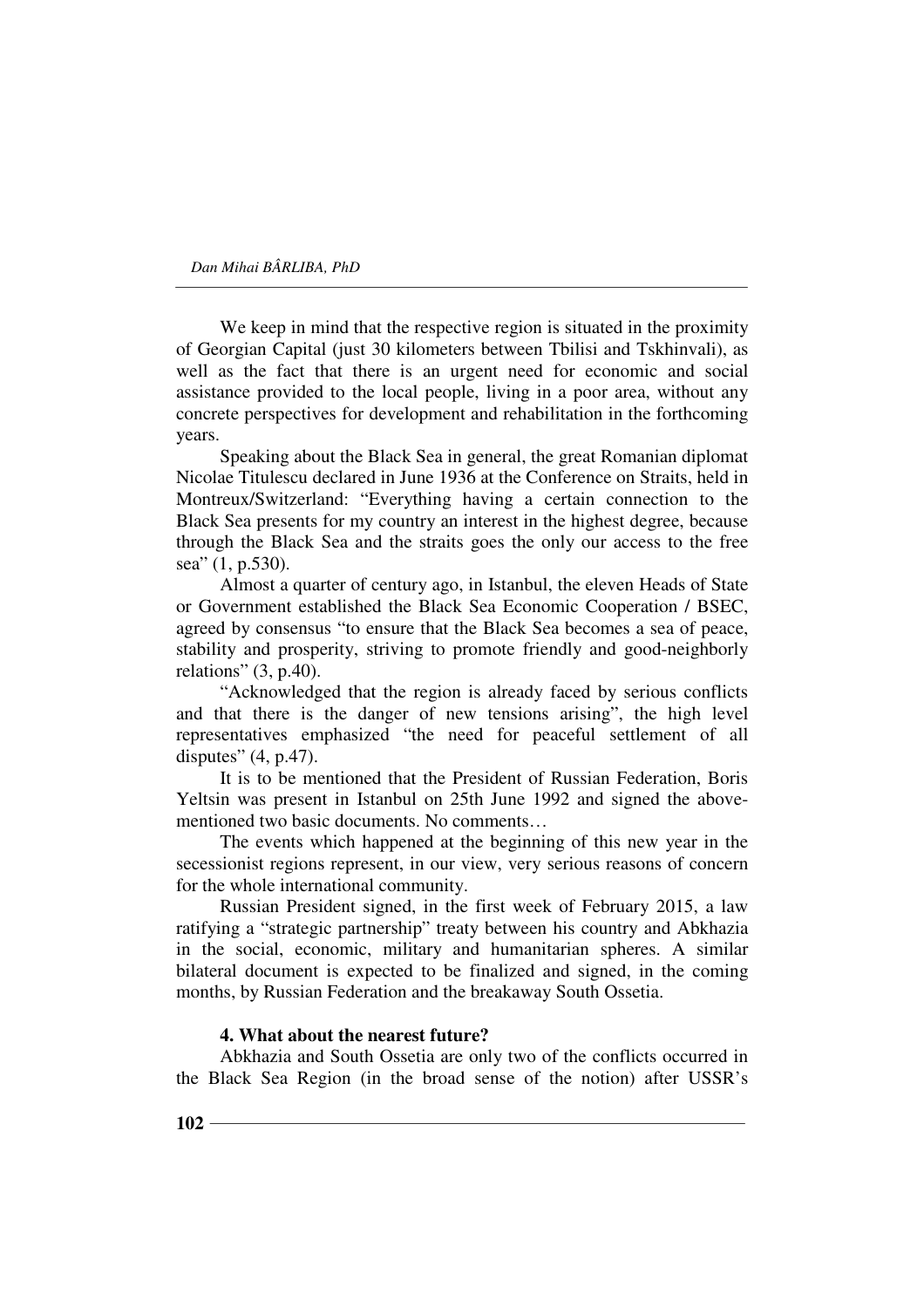collapse; it is important to add the conflicts in Transnistria and Nagorno-Karabakh, as well as more recent conflictual situations in Ukraine.

Nobody expects a quick and global solution for all these problems perpetuated in more than two decades. Each litigious territorial topic has a specific historical, juridical, political, diplomatic and spiritual background which cannot be underestimated or resolved over night.

Tremendous efforts, doubled by good-will feelings, are needed, especially now, when new paradigms of power are present in the *Pontus Euxeinos* space. It is indeed a very complicated *state of affairs*, but not impossible to be solved in a way or in another.

The international community considers only the peaceful way, more difficult and time-consuming, but much more beneficial for everybody.

We sincerely hope that the recent events happened in Crimea will not have a *domino effect* and that the presence of great military powers in the Black Sea, will lead to a relaxation of political climate, not to an undesirable increasing of threats and dangers of war in that region and in the world as a whole.

The Black Sea could and should remain - as the ancient Strabon wrote in his book "*Geography*" - a friendly sea to all strangers, a *Pontus Euxeinos* (*apud*: 2, page 1).



- Nicolae Titulescu, Straits in the service of peace, speech at the opening session of the Conference in Montreux, 22 June 1936, in vol.: "Discursuri", Editura Științifică, București, 1967.
- Neal Ascherson, Black Sea. The Birthplace of Civilization and Barbarism, Vintage, London, 1996.
- Summit Declaration on Black Sea Economic Cooperation Istanbul, 25 June 1992, in vol.: "The BSEC. The Present and the Future", Bucharest, 1995.

The Bosphorus Statement - Istanbul, 25 June 1992, idem.